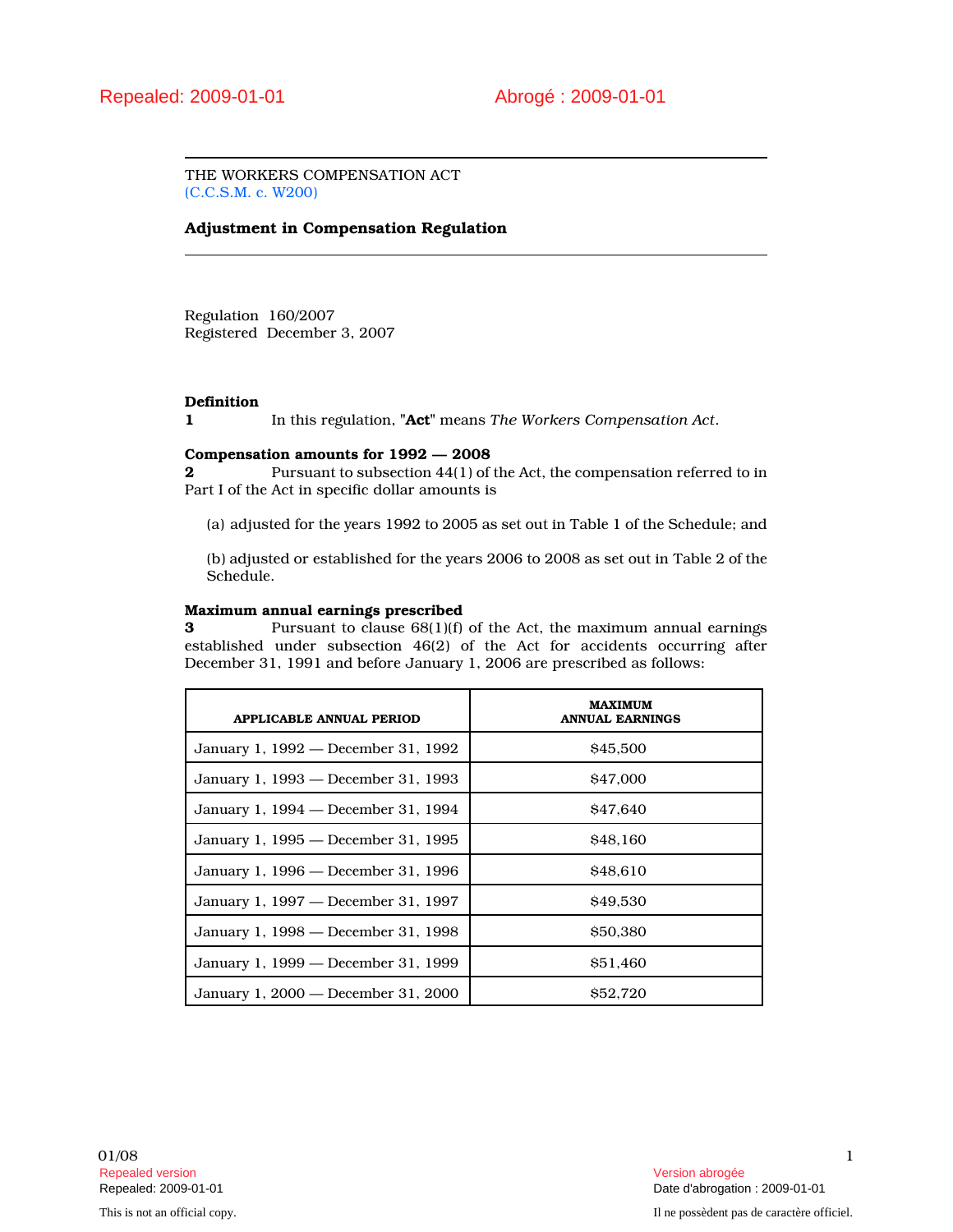| APPLICABLE ANNUAL PERIOD            | <b>MAXIMUM</b><br><b>ANNUAL EARNINGS</b> |
|-------------------------------------|------------------------------------------|
| January 1, 2001 — December 31, 2001 | \$53,510                                 |
| January 1, 2002 — December 31, 2002 | \$54.590                                 |
| January 1, 2003 — December 31, 2003 | \$55,620                                 |
| January 1, 2004 — December 31, 2004 | \$56,310                                 |
| January 1, 2005 — December 31, 2005 | <b>S58.260</b>                           |
| January 1, 2006 — December 31, 2006 | \$60,490                                 |
| January 1, 2007 — December 31, 2007 | \$62,050                                 |
| January 1, 2008 — December 31, 2008 | <b>S64.200</b>                           |

## Minimum annual earnings prescribed

4 Pursuant to clause 68(1)(a) of the Act, as amended by The Workers Compensation Amendment Act, S.M. 2005, c. 17, the minimum annual earnings for accidents occurring on or after January 1, 2006 are prescribed as follows:

| APPLICABLE ANNUAL PERIOD            | <b>MINIMUM</b><br><b>ANNUAL EARNINGS</b> |
|-------------------------------------|------------------------------------------|
| January 1, 2006 — December 31, 2006 | \$15,600                                 |
| January 1, 2007 — December 31, 2007 | \$16,640                                 |
| January 1, 2008 — December 31, 2008 | \$17.220                                 |

# Repeal

5 The Adjustment in Compensation Regulation, Manitoba Regulation 232/2006, is repealed.

### Coming into force

6(1) This regulation, except section 2, comes into force on January 1, 2008 or on registration, whichever is later.

6(2) Pursuant to subsection 44(3) of the Act, section 2 comes into force on January 1, 2008.

October 30, 2007 THE WORKERS COMPENSATION BOARD OF MANITOBA:

> Tom J. Farrell Chairperson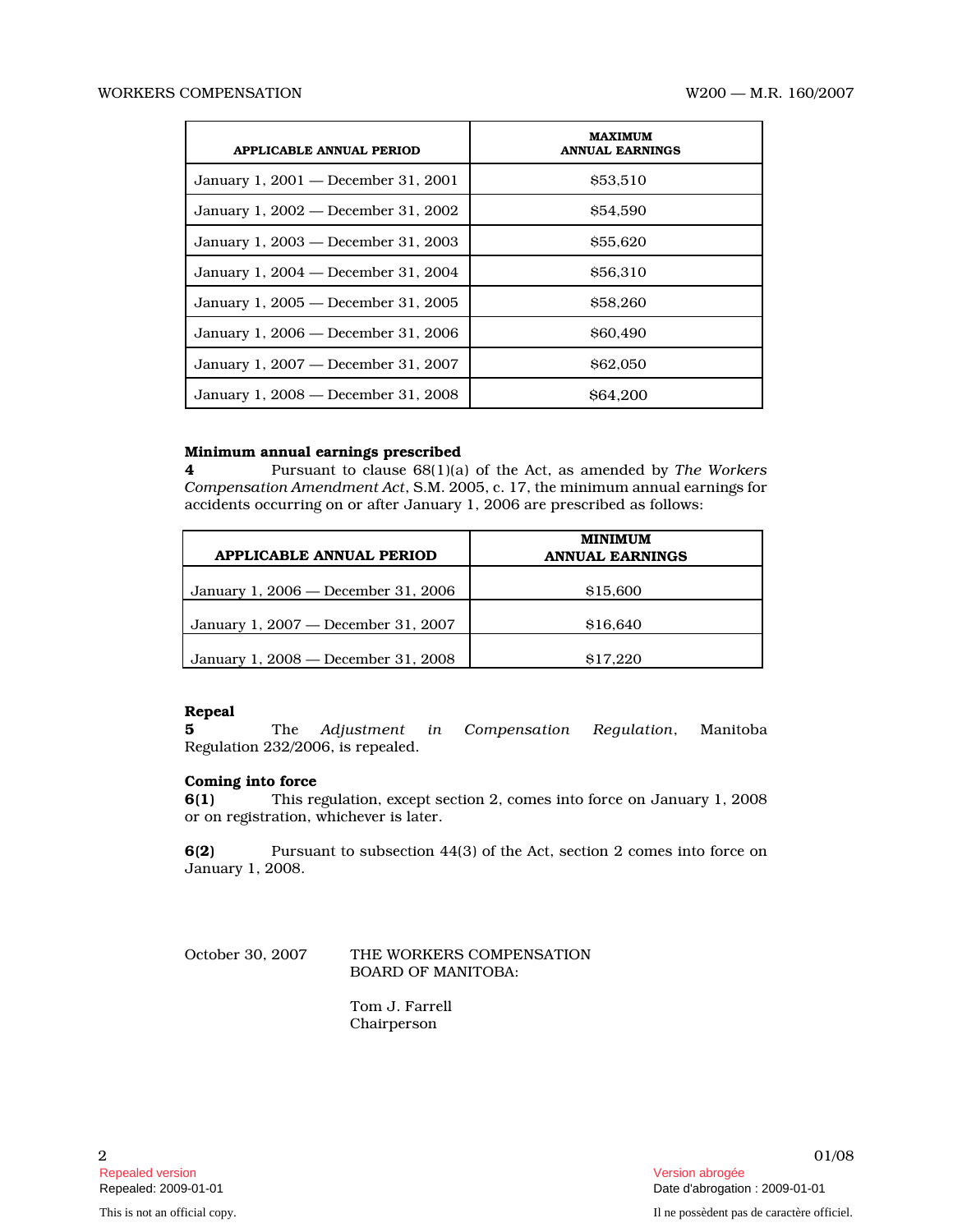### **SCHEDULE** (section 2)

## COMPENSATION AMOUNTS

#### Legend

- 1 In Tables 1 and 2, the benefit types are as follows:
	- A Death benefit, as provided for in subsection 28(2) of the Act;
	- B Fatal lump sum payment, as provided for in subclause  $29(1)(a)(i)$  of the Act;
	- C Child's monthly payment, as provided for in clause  $29(1)(b)$  of the Act;
	- D Child's monthly payment (18 years or over and in school), as provided for in clause 29(1)(c) of the Act;
	- E Orphan's monthly payment, as provided for in clause  $29(1)(d)$  of the Act;
	- F Other dependants' monthly payments, as provided for in clause  $29(1)(e)$  of the Act;
	- G Minimum fatal lump sum payment, as provided for in subsection 29(2) of the Act, as the Act read immediately before the coming into force of The Workers Compensation Amendment Act, S.M. 2005, c. 17;
	- H Monthly limit for children, as provided for in subsection 31(1) of the Act;
	- I Monthly limit for dependants, as provided for in subsection 31(2) of the Act;
	- J Impairment lump sum payment, as provided for in clause 38(2)(a) of the Act, as the Act read immediately before the coming into force of The Workers Compensation Act, S.M. 2005, c. 17;
	- K Impairment lump sum payment, as provided for in clauses 38(2)(b) and (c) of the Act, as the Act read immediately before the coming into force of The Workers Compensation Amendment Act, S.M. 2005, c. 17;
	- L Impairment lump sum payment, less than 30%, as provided for in clause 38(2)(a) of the Act;
	- M Impairment lump sum payment, 30% or greater, as provided for in clause 38(2)(b) of the Act.

3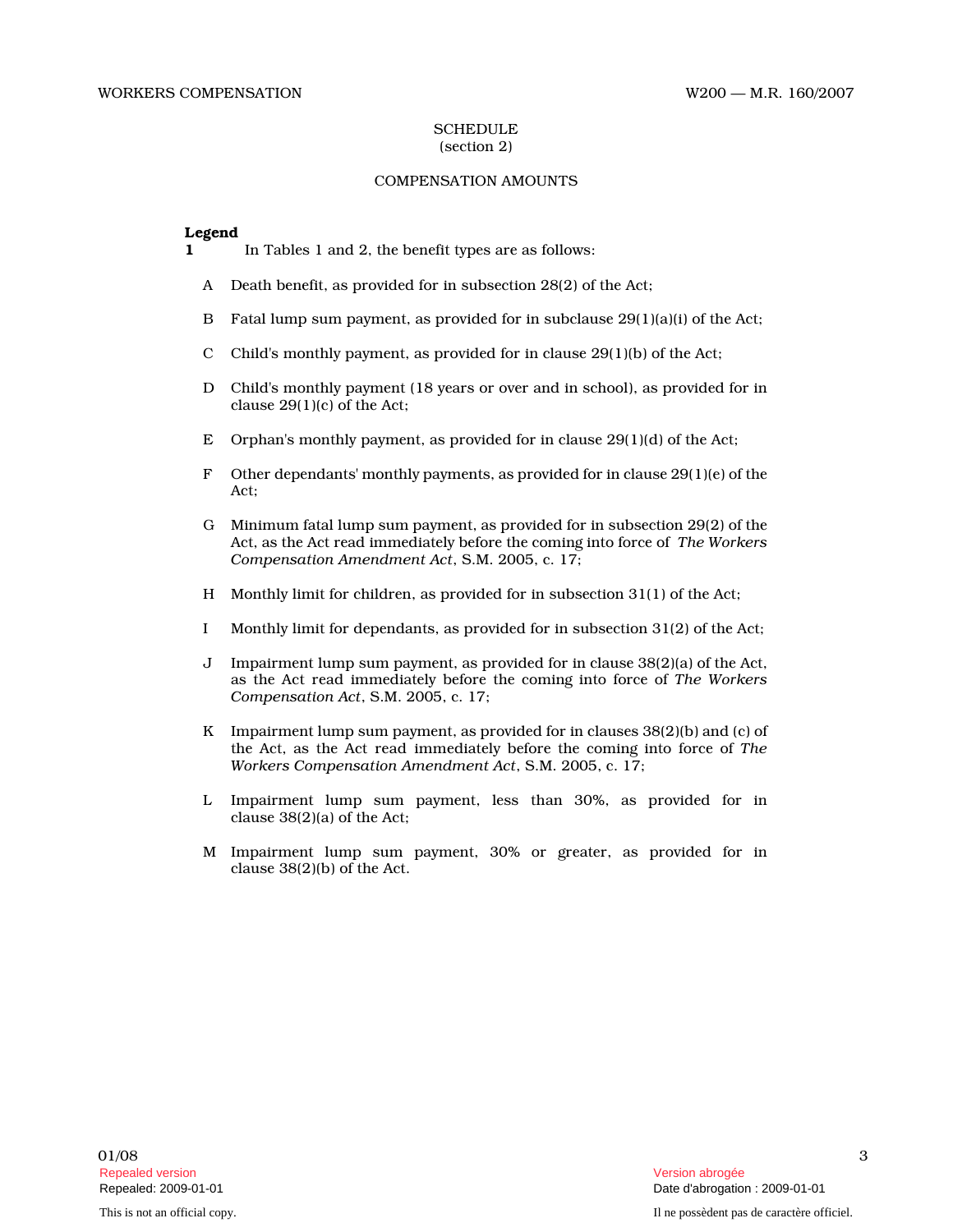## WORKERS COMPENSATION WAS COMPENSATION WAS COMPENSATION WAS COMPENSATION WAS COMPRESSED FOR A LISO AND MULTIMETRIZION

| TABLE 1: COMPENSATION AMOUNTS FOR 1992 - 2005 |  |  |  |  |
|-----------------------------------------------|--|--|--|--|
|-----------------------------------------------|--|--|--|--|

| <b>Benefit</b><br><b>Type</b> | A       | B        | $\mathbf C$ | $\mathbf{D}$ | E     | $\mathbf{F}$                    | G        | $\bf H$ | $\bf{I}$ | $\bf J$ | $\bf K$ |
|-------------------------------|---------|----------|-------------|--------------|-------|---------------------------------|----------|---------|----------|---------|---------|
| Year                          |         |          |             |              |       |                                 |          |         |          |         |         |
| 1992                          | \$5,000 | \$45,500 | \$250       | \$250        | \$500 | \$250 (each)<br>\$1,000 (total) | \$27,500 | \$1,000 | \$2,000  | \$500   | \$1,000 |
| 1993                          | 5160    | 47000    | 260         | 260          | 520   | 260 (each)<br>1,030 (total)     | 28410    | 1030    | 2070     | 520     | 1030    |
| 1994                          | 5240    | 47640    | 260         | 260          | 520   | 260 (each)<br>1,050 (total)     | 28800    | 1050    | 2090     | 520     | 1050    |
| 1995                          | 5290    | 48160    | 260         | 260          | 530   | 260 (each)<br>1,060 (total)     | 29110    | 1060    | 2120     | 530     | 1060    |
| 1996                          | 5340    | 48610    | 270         | 270          | 530   | 270 (each)<br>1,070 (total)     | 29380    | 1070    | 2140     | 530     | 1070    |
| 1997                          | 5440    | 49530    | 270         | 270          | 540   | 270 (each)<br>1,090 (total)     | 29930    | 1090    | 2180     | 540     | 1090    |
| 1998                          | 5540    | 50380    | 280         | 280          | 550   | 280 (each)<br>1,110 (total)     | 30450    | 1110    | 2210     | 550     | 1110    |
| 1999                          | 5660    | 51460    | 280         | 280          | 570   | 280 (each)<br>1,130 (total)     | 31100    | 1130    | 2260     | 570     | 1130    |
| 2000                          | 5790    | 52720    | 290         | 290          | 580   | 290 (each)<br>1,160 (total)     | 31870    | 1160    | 2320     | 580     | 1160    |
| 2001                          | 5880    | 53510    | 290         | 290          | 590   | 290 (each)<br>1,180 (total)     | 32340    | 1180    | 2350     | 590     | 1180    |
| 2002                          | 6000    | 54590    | 300         | 300          | 600   | 300 (each)<br>1,200 (total)     | 32990    | 1200    | 2400     | 600     | 1200    |
| 2003                          | 6110    | 55620    | 310         | 310          | 610   | 310 (each)<br>1,220 (total)     | 33610    | 1220    | 2440     | 610     | 1220    |
| 2004                          | 6190    | 56310    | 310         | 310          | 620   | 310 (each)<br>1,240 (total)     | 34030    | 1240    | 2480     | 620     | 1240    |
| 2005                          | 6400    | 58260    | 320         | 320          | 640   | 320 (each)<br>1,280 (total)     | 35210    | 1280    | 2560     | 640     | 1280    |